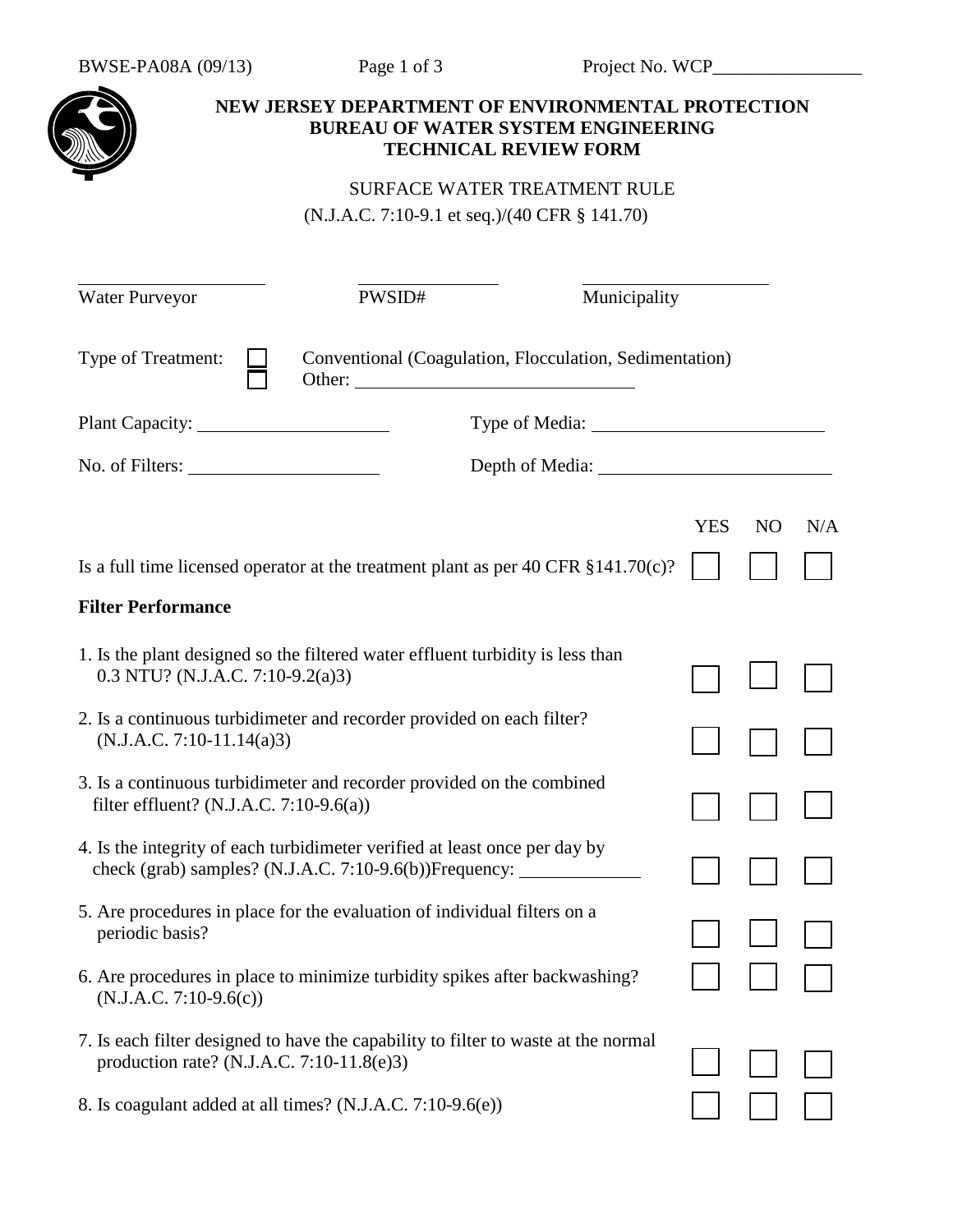|                                                                                                                                                             | <b>YES</b> | N <sub>O</sub> | N/A |
|-------------------------------------------------------------------------------------------------------------------------------------------------------------|------------|----------------|-----|
| <b>Disinfection Practices</b>                                                                                                                               |            |                |     |
| 1. Is the plant designed so as to maintain a POE disinfectant residual greater<br>than 0.2 mg/l at all times?(40 CFR $\S$ 141.74(b)5)                       |            |                |     |
| 2. Is the plant designed so as to maintain a detectable disinfection residual<br>throughout the distribution system? $(40 \text{ CFR } \S$ 141.72(b)3)      |            |                |     |
| 3. Is a continuous chlorine analyzer/recorder provided on the plant<br>effluent line? (N.J.A.C. 7:10-9.5(h))                                                |            |                |     |
| 3. Is the integrity of the chlorine analyzer verified at least once per day by<br>check samples?                                                            |            |                |     |
| 4. Are procedures in place for taking residual readings in the distribution<br>system? (40 CFR § 141.74(b)6i)                                               |            |                |     |
| 5. Are the residual sampling points the same for as the Total Coliform<br>Rule? (40 CFR § 141.74(b)6i)                                                      |            |                |     |
| 6. Are the residual sampling times the same for as the Total Coliform<br>Rule? (40 CFR § 141.74(b)6i)                                                       |            |                |     |
| <b>CT Calculations</b>                                                                                                                                      |            |                |     |
| 1. Is the summer CT inactivation ratio greater than 1.0?                                                                                                    |            |                |     |
| See supporting data on page ______________ of Engineer's Report                                                                                             |            |                |     |
| 2. Is the winter CT inactivation ratio greater than 1.0?                                                                                                    |            |                |     |
| See supporting data on page _____________ of Engineer's Report                                                                                              |            |                |     |
| 3. Is the total plant capacity greater than 10 MGD?<br>If so, have plans for tracer studies on all basins which carry a chlorine<br>residual been prepared? |            |                |     |
| See supporting data on page ______________ of Engineer's Report                                                                                             |            |                |     |